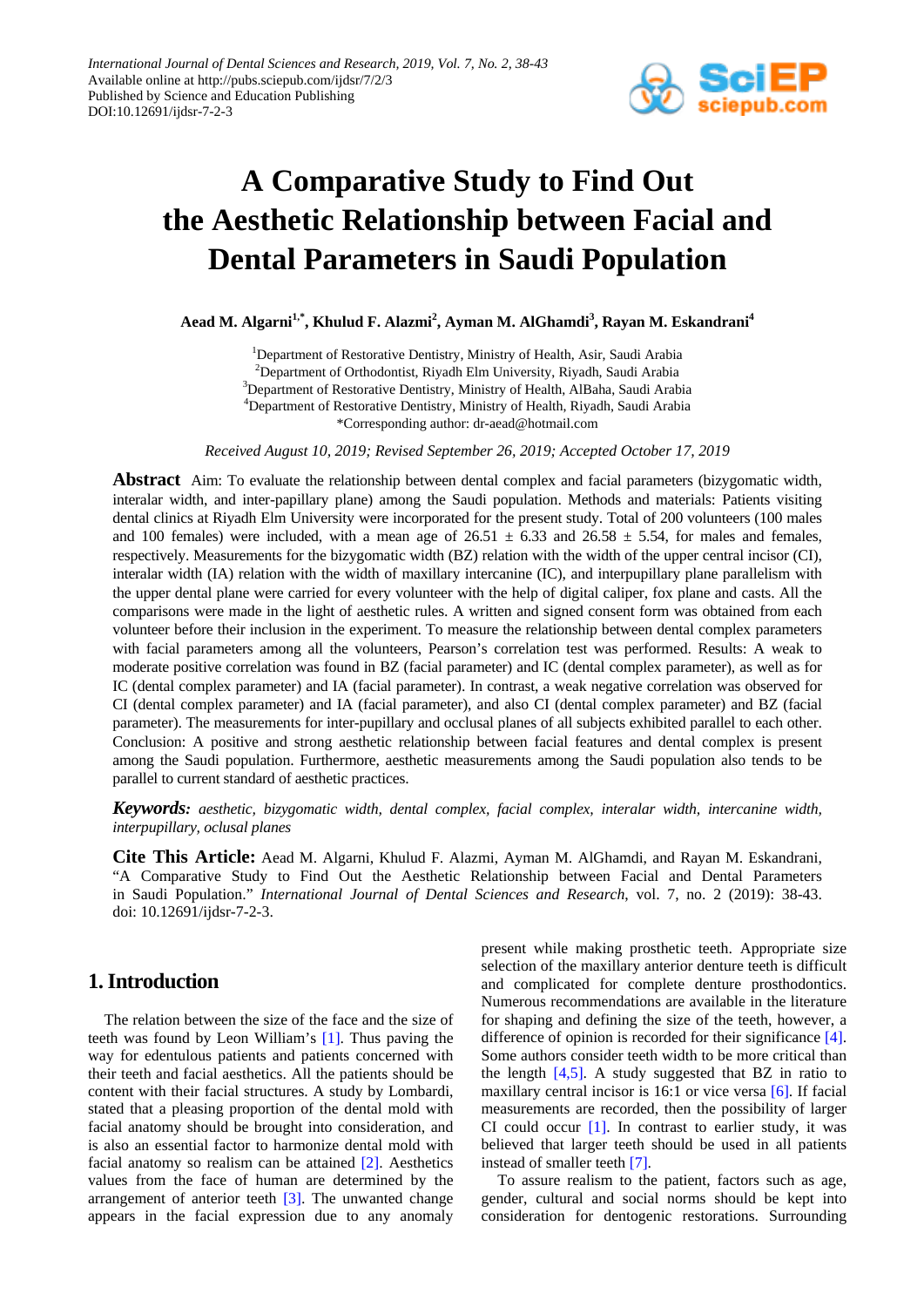oral and facial, features and structures should confluent with the size, shape, and shade of the prosthetic teeth [\[8\].](#page-5-4) Teeth denture selection and setting should be in the proper proportion that can be beneficial to an aesthetic and natural visual appearance. Certain reference points of the face should be measured and selected for obtaining anterior teeth width. In a number of studies, a digital photography was chosen as the medium to study facial features and found practical and efficient results [\[9,10\],](#page-5-5) whereas, few other used conventional approach by using digital caliper to analyze the facial features [\[11\].](#page-5-6)

Expression of face and phonetics, alignments and teeth proportion concerning to face are considered for dental aesthetics. These features are not only limited to mere visual appearance but also serves (intentionally or unintentionally) as a non-verbal communication medium for our emotional states, as it is mirror through it. Thus facial muscles movements (both shortenings and extensions) communicate our feelings of anger, fear, joy, etc., without speaking a word. Impaired and anomaly in dentition can be treated to achieve a healthy and appropriate appearance, which serve the primary aim of dental aesthetics. Application of dental aesthetics and for impaired dentition is a multifaceted job, it resides a mandatory interdisciplinary (orthodontic, restorative and periodontal) approach to achieve a comprehensive plan for treatment. According to a study a treatment plan involves detailed diagnosis thorough evaluation of patient's oro-facial architecture and functional details [\[12\].](#page-5-7) It will not be prejudiced to say facial appearance and dental aesthetics are two sides of a single mirror, as either cannot be separated from other. With the advent and progress in today's world, the present generation is more concerned not only with their dental aesthetic but with their facial appearances. Thus results in augmented attention in achieving and obtaining treatment for dental aesthetics [\[13\].](#page-5-8) In both removable and fixed prosthodontics, measuring the maxillary anterior teeth is considered an essential feature for aesthetic. Facial measurements and natural teeth to the proportion of facial structures provide supplementary assistance in selecting the teeth denture in addition to determining ideal teeth size for fixed restorations. Numerous guidelines are available that proposed ways to calculate the width of the maxillary anterior teeth, in cases where pre-extraction records are not available. These guides include widths of bizygomatic and interalar, and interpupillary plane [\[14\].](#page-5-9)

The size of the teeth and the face have a certain relationship which has been found and studied by various researchers. As maxillary anterior teeth play a significant role in case of edentulous patients seeking dental aesthetics thus they should be in harmony with their facial structures [\[9,15,16\].](#page-5-5) Various studies and researches [\[3,17,18\],](#page-5-0) have studied the connexion between the anthropometric measurements of the face and the combined width of maxillary anterior teeth. Consequently, a ratio between the tooth size in correspondence with the facial size is established which severs as a guide and standard in selecting artificial denture teeth. The primary limitation of this approach is that the measurements of soft-tissue are subjected to change. The use of stable facial references and those that are not subject to any change can be used to overcome this issue.

The interpupillary distance is one of the stable facial landmarks which do not change or alter after the age for fourteen [\[19\].](#page-5-10) Facial landmarks (IA, inter-commissural width, and interpupillary width), when studied in four different racial groups fail to demonstrate a correlation among them [\[19\],](#page-5-10) as well as, a weak correlation was found for distoproximal surfaces of canines and inter-commissural widt[h \[19\].](#page-5-10) These studies signify that dental aesthetics and facial features vary from one particular race to another. To the best of my knowledge, no studies have evaluated the relationship between dental complex and facial features (bi-zygomatic width, inter-alar width, and inter-papillary plane) among the Saudi population. Previously, dental complex and few other facial features of other races were studied and found to have a substantial relationship between them. Thus, for the Saudi population, an aesthetic relationship between dental complex and the facial features could exist. The primary purpose of this cross-sectional study was to investigate the relationship between the dental complex and facial features among the Saudi population, so a better understanding of dental aesthetics can be achieved that are more natural and appropriate for the patients.

#### **2. Materials and Methods**

In this prospective cross-sectional study 200 patients, age range between 18-40 (both gender) visiting the dental clinics for a routine dental check-up at the Riyadh Elm University Hospital from July 2018 to February 2019 were incorporated. Inclusion criteria: should be of Saudi descent (both mother and father), all maxillary teeth present and should be in good condition, no dental restoration such as crown or prosthesis for the maxillary teeth as they may change the dimension of the teeth and all teeth should be well-aligned and morphologically normal. Whereas exclusion criteria were having a history of trauma to the teeth, history of maxillofacial surgery or plastic surgery, history of orthodontic treatment, asymmetric face, any neuromuscular disorder treatment and crowding or spacing in teeth. Approval for the study was obtained from the ethical review board at the research centre of the Riyadh Elm University. All the participants provided written informed consent and were briefed about the study before the start of the experimental phase. All the volunteers were seated comfortably on a dental chair in an upright position with the head resting against the headrest.

Facial properties were measured in three phases for each volunteer. First, the measurement was the relative relation between bizygomatic distance and the width of the upper central incisor see [Figure 1a](#page-2-0) and [Figure 2a](#page-2-1), respectively. Second measurements were the relative relation between IA and the width of maxillary intercanine distance from tip to tip, see [Figure 1b](#page-2-0) and [Figure 2b](#page-2-1), respectively. Lastly, the third measurement was parallelism between the interpupillary plane and the upper dental plane (see [Figure 1c](#page-2-0)). The facial feature mentioned above were measured with the help of a digital caliper, fox plane, and casts. Keeping in mind the standard aesthetic rules of other races and ethnicities, the bizygomatic distance and the width of the central incisor should be of the ratio 1:16, width of the intercanine distance from tip to tip should be like that of IA, and upper plane should be parallel with the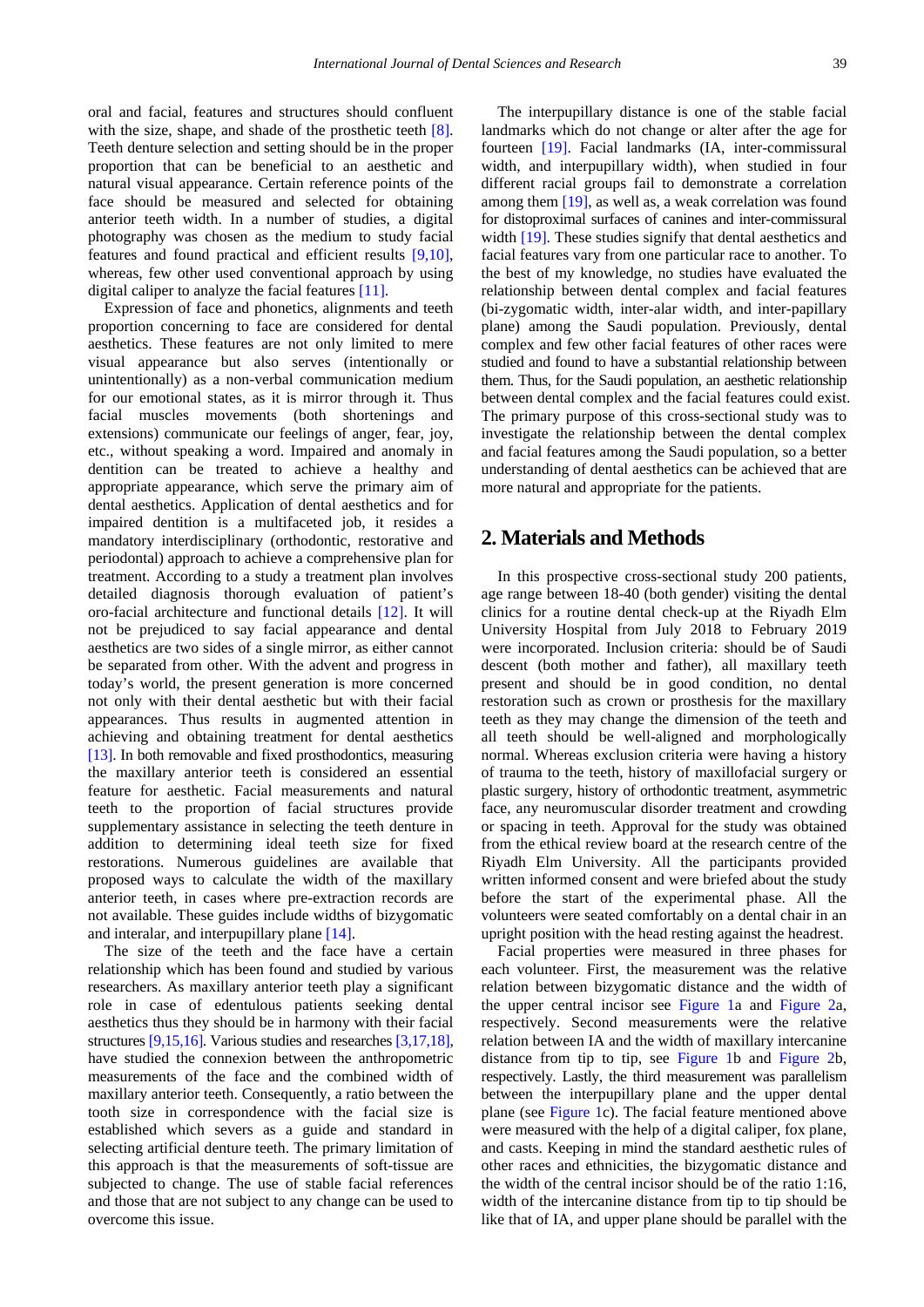interpupillary plane. All the subjects' measurements were done at the frontal side using digital caliper (Mitutoyo™, 500-171-30 Advanced Onsite Sensor Absolute Scale Digital Caliper). Criteria for measuring the BZ was that facial width is taken between the most lateral points on the external surfaces of the zygomatic arches, for measuring the IA the external width of the ala of the nose at the widest point and for measuring interpupillary plane parallel with the upper plane. Maxillary arches impression was obtained using Prim-Rock (Whip Mix, Louisville, USA) and later on poured in Jeltrate (Dentsply Petropolis, Brazil). Total of nine readings was obtained from each volunteer by one operator, three reading for each facial feature without any time interval so a mean can be taken for each facial feature to increase the reliability and decrease the chance of error. All the data obtained were entered on customized design proforma. To find a correlation, T-test and Pearson correlation analysis were performed using SPSS software version 24.0 (SPSS Inc., Chicago, IL, USA), where  $p \le 0.05$  will be considered to be statistically significant.

<span id="page-2-0"></span>

Figure 1. (a) Measurement of Interalar width (the external width of the ala of the nose at the widest point), (b) Bizygomatic width (the facial width is taken between the most lateral points on the external surfaces of the zygomatic arches), (c) Measurement of Interpupillary plane parallel with the upper occlusal plane

<span id="page-2-1"></span>

Figure 2. (a) Measuring the width of central incisor (measured between the widest area between interproximal contact point), (b) intercanine distance (arch width from the canine tip of upper left canine to canine tip of upper right canine

## **3. Results**

The present study represents the relative relation between bizygomatic distance with the width of the upper central incisor, the relative relation between IA and the width of maxillary intercanine distance, and the parallelism between the interpupillary plane and the upper dental plane, were measured on 200 subjects. The number of male and female volunteers were equal i.e. 100 each, with an average age of  $26.51 \pm 6.33$  years and  $26.58 \pm 5.54$  years for males and females, respectively. Descriptive and inferential statistical analysis were performed on the data measured.

The measurements for CI for males and females were  $8.6 \pm 0.21$  mm and of females was  $8.47 \pm 0.53$  mm, respectively. Whereas, the mean of inter-canine width was  $35.95 \pm 1.19$  mm and  $35.51 \pm 1.14$  mm for males and female subjects, respectively [\(Figure 3\)](#page-3-0).

[Figure 4](#page-3-1) exhibits the facial measurements of Bizygomatic width for males and females with a mean of 113.9  $\pm$  3.2 mm and 121.3  $\pm$  7.79, respectively. Also, mean values for IA among male subjects was  $37.32 \pm 1.3$ mm and female subjects were  $34.36 \pm 2.3$  mm.

The measurements for inter-pupillary and occlusal planes of all subjects exhibited parallel to each other. Inter-alar distance mean values  $(37.32 \pm 1.5 \text{ mm})$  were greater than the mean values of maxillary inter-canine distance  $(35.95 \pm 1.19 \text{ mm})$  among males, though females depicted opposite relation where inter-alar distance mean values  $(34.36 \pm 2.3 \text{ mm})$  were lesser than the mean values of maxillary inter-canine  $(35.51 \pm 1.14 \text{ mm})$ .

To measure the relationship between dental complex parameters with facial parameters among all the volunteers, both male and female, Pearson's correlation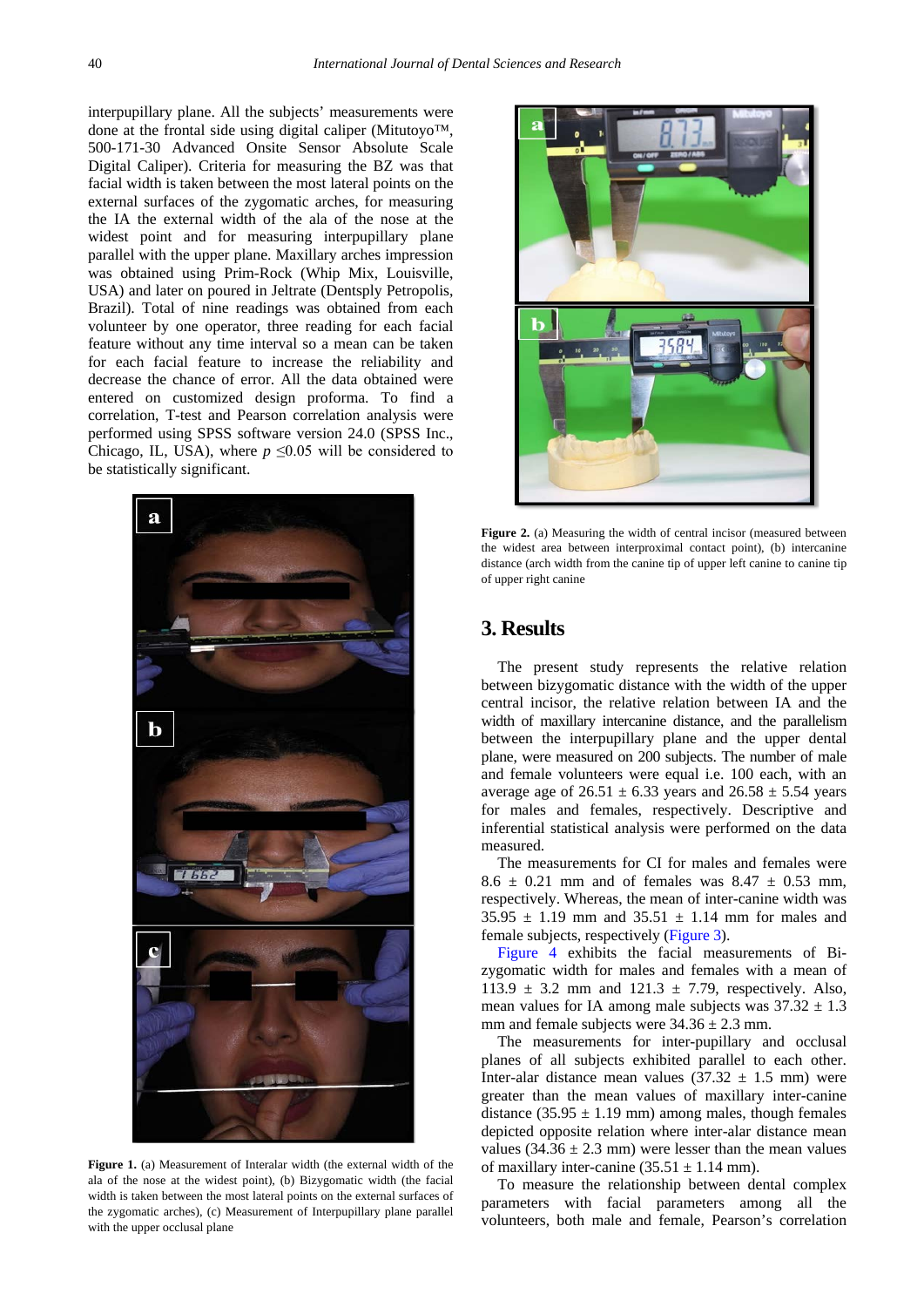test was performed. A weak to moderate positive correlation [\(Table 1\)](#page-3-2) was found in BZ (facial parameter) and IC (dental complex parameter), as well as for IC (dental complex parameter) and IA (facial parameter). In contrast, a weak negative correlation between CI (dental complex parameter) and IA (facial parameter), and also CI (dental complex parameter) and BZ (facial parameter) was found. The measurements for inter-pupillary and occlusal planes of all subjects exhibited parallel to each other.

<span id="page-3-0"></span>

**Figure 3.** Distribution of dental parameters for both male and females (a) Central Incisor width, (b) Intercanine width

<span id="page-3-1"></span>

**Figure 4** Distribution of dental parameters for both male and females (a) Bizygomatic width, (b) Interalar width.

**Table 1. Correlation between facial and dental complex parameter; Bizygomatic width (BZ), Intercanine width (IC), Interalar width (IA) and Central Incisor width (CI)]**

<span id="page-3-2"></span>

|    |                     | BZ       | CI       | IA       | IC       |
|----|---------------------|----------|----------|----------|----------|
| BZ | Pearson Correlation |          | $-.053$  | $-.031$  | $.267**$ |
|    | $Sig. (2-tailed)$   | nil      | 0.455    | 0.659    | 0.00     |
|    | N                   | 200      | 200      | 200      | 200      |
| CI | Pearson Correlation | $-.053$  |          | $-.140*$ | $.202**$ |
|    | $Sig. (2-tailed)$   | 0.455    | nil      | 0.047    | 0.004    |
|    | N                   | 200      | 200      | 200      | 200      |
| IA | Pearson Correlation | $-.031$  | $-140*$  |          | $.323**$ |
|    | Sig. (2-tailed)     | 0.659    | 0.047    | nil      | 0.00     |
|    | N                   | 200      | 200      | 200      | 200      |
| IC | Pearson Correlation | $.267**$ | $.202**$ | $.323**$ |          |
|    | Sig. (2-tailed)     | $\Omega$ | 0.004    | $\Omega$ | nil      |
|    | N                   | 200      | 200      | 200      | 200      |

\*\* Correlation is significant at the 0.01 level (2-tailed).

\* Correlation is significant at the 0.05 level (2-tailed).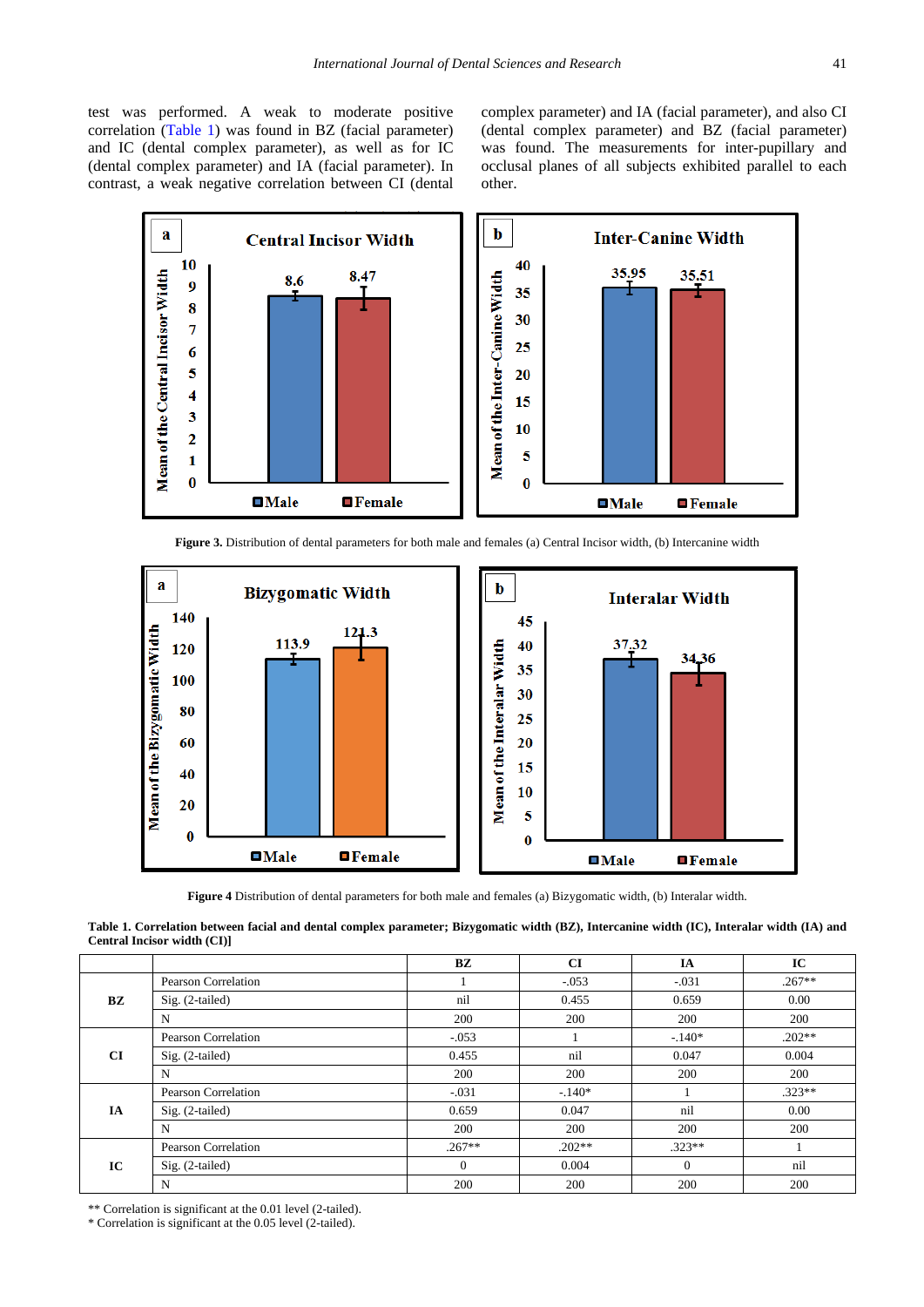### **4. Discussion**

In general, many facial and dental complex parameters vary due to geographical location, weather conditions and historical background among the different population which shapes and transforms genes of human beings. Hence dental practitioner should consider patients roots, culture, and norms that tend to be useful when restoring teeth for facial aesthetics. Dealing with the dental complex anomaly, many studies have been conducted in the past to understand the size and morphology of the dental complex with facial features to assist generalization for different racial norms and gender characteristics.

To measure racial and gender differences, extracted teeth were the only medium available for teeth measurements especially in case of earlier studies. Though, nowadays in most of these studies dental clinicians use casts for intraoral evaluations to measure tooth dimensions, also maxillary CI can be used to measure the differences for different races and different gender. This study was solely undertaken on the Saudi population to identify the aesthetic relationship between the dental complex features and the facial features, and also to assess the parallelism between the interpupillary plane and the upper dental plane. The bizygomatic distance was compared with the upper CI to compare its measurements with the earlier aesthetic rules and findings. Similarly, IA was also compared with the maxillary IC and compared to the approved aesthetic rule. To satisfy the aesthetics treatment to the patient's anterior teeth are primarily selected by the dentist. According to teachings of dental fabrication greatly vary for patients requiring facial aesthetics. The appearance of aesthetic denture greatly differs with patient's perception of aesthetics [\[20\].](#page-5-11) The characterization of ideal dental aesthetics in a particular race or ethnicity can be greatly influenced by several cultural, psychological, and social factors [\[21\].](#page-5-12) To select an aesthetic dental procedure that is satisfying to the patient, dentist not only needs to have scientific knowledge whilst his own creative and artistic skills should be present as well [\[22\].](#page-5-13) As dental and facial parameters can greatly vary from one person to another even of the same race or ethnicity due to their own hereditary and genetic traits. Therefore, it is obvious that for restoring anterior teeth for aesthetics measurements of dental and facial parameters may provide practical information to the dentist, thus this information can also be of significant importance to forensic experts as well. Facial features using extracted teeth have been compared with the size and morphology of the maxillary anterior teeth in an earlier study [\[23\]](#page-5-14) and widely agreed that for the width selection of the anterior teeth, teeth should be in relation to facial measurements and features.

In our findings, the central incisors mean value for men  $(8.6 \pm 0.21$  mm) were significantly greater than the female  $(8.47 \pm 0.53 \text{ mm})$  central incisors mean value. As men tend to wider bony structures thus their anterior teeth are also wider. Consequently, our findings for central incisors mean values are coherent with earlier studies, where men said to have wider anterior teeth and longer maxillary anterior teeth than the women [\[24,25,26\].](#page-5-15) Our measurements for mean value of BZ of males and females were 113.9  $\pm$ 3.2 mm and  $121.3 \pm 7.79$  mm, respectively, which falls same as the earlier findings, where females have wider BZ

as compared to males [\[24\].](#page-5-15) The wider BZ width in females is due to the presence of denser soft tissues on the face in comparisons to males. Central incisor and BZ displayed a weak negative correlation in males and females from our findings, it was noted that increase in CI width have inverse relation on BZ width which contradicts earlier findings [\[27\].](#page-5-16) However, another study corroborates our findings for BZ, where female patients were having higher BZ in comparisons to males [\[5\].](#page-5-17) A strong justification for this inverse relationship is due to the presence of denser soft tissues on females face whereas, the wider bony structures are found in males. A study also states that BZ correlates with maxillary central incisor [\[27\]](#page-5-16) as well, but another study contradicts such findings and their use on patients [\[28\].](#page-5-18) IC mean values in males and females do not display a significant difference, although a higher mean value was recorded for male's participants. A strong statistically significant difference was found in interalar distance from our study in Saudi population which are line with earlier studies [\[22,29,30\].](#page-5-13) A weak to moderate positive correlation was found in IC and IA.

Earlier study found that the interpupillary line is parallel to occlusal plane among all the subjects [\[31\],](#page-5-19) that also strengthen our similar findings. This shows that there is no facial anomaly present among the Saudi population as the interpupillary line is parallel to occlusal plane. The measurements for the maxillary anterior teeth width using IA was also found of the same size and proportion as earlier studies conducted on Saudi population [\[22\].](#page-5-13) There are number of studies conducted for facial and dental parameters among different groups of people across the world, few of them have a partial or full contradiction with each other. Similarly, our study contradicts findings of Latta el al. for facial measurements as they found no correlation between facial measurements in their study [\[32,33\].](#page-5-20) In contrast, our findings established a correlation between facial and dental parameters which is supported by many earlier studies [\[34\].](#page-5-21) Although this cross-sectional study was carefully prepared, there were some unavoidable limitations. For measuring the facial parameters, our study only relied on soft tissue (IA). To overcome this shortcoming, future studies should include bony facial landmarks instead of IA. Our study was conducted in Riyadh, our results might vary if the same study is performed across Saudi Arabia. We recommend more studies and research should be done for similar and other aesthetic features on larger groups with greater sample size across Saudi Arabia.

From the result of the present study, it was concluded that a positive and strong aesthetic relationship between facial features and dental complex is present among the Saudi population. Furthermore, aesthetic measurements among the Saudi population also tends to be parallel to current standard aesthetic rules followed by the dental practitioners.

#### **References**

- <span id="page-4-0"></span>[1] Williams, J.L., A new classification of human tooth forms with special reference to a new system of artificial teeth. J Allied Dent Soc, 1914. 9: p. 1-52.
- <span id="page-4-1"></span>[2] Lombardi, R.E., The principles of visual perception and their clinical application to denture esthetics. The Journal of Prosthetic Dentistry, 1973. 29(4): p. 358-382.